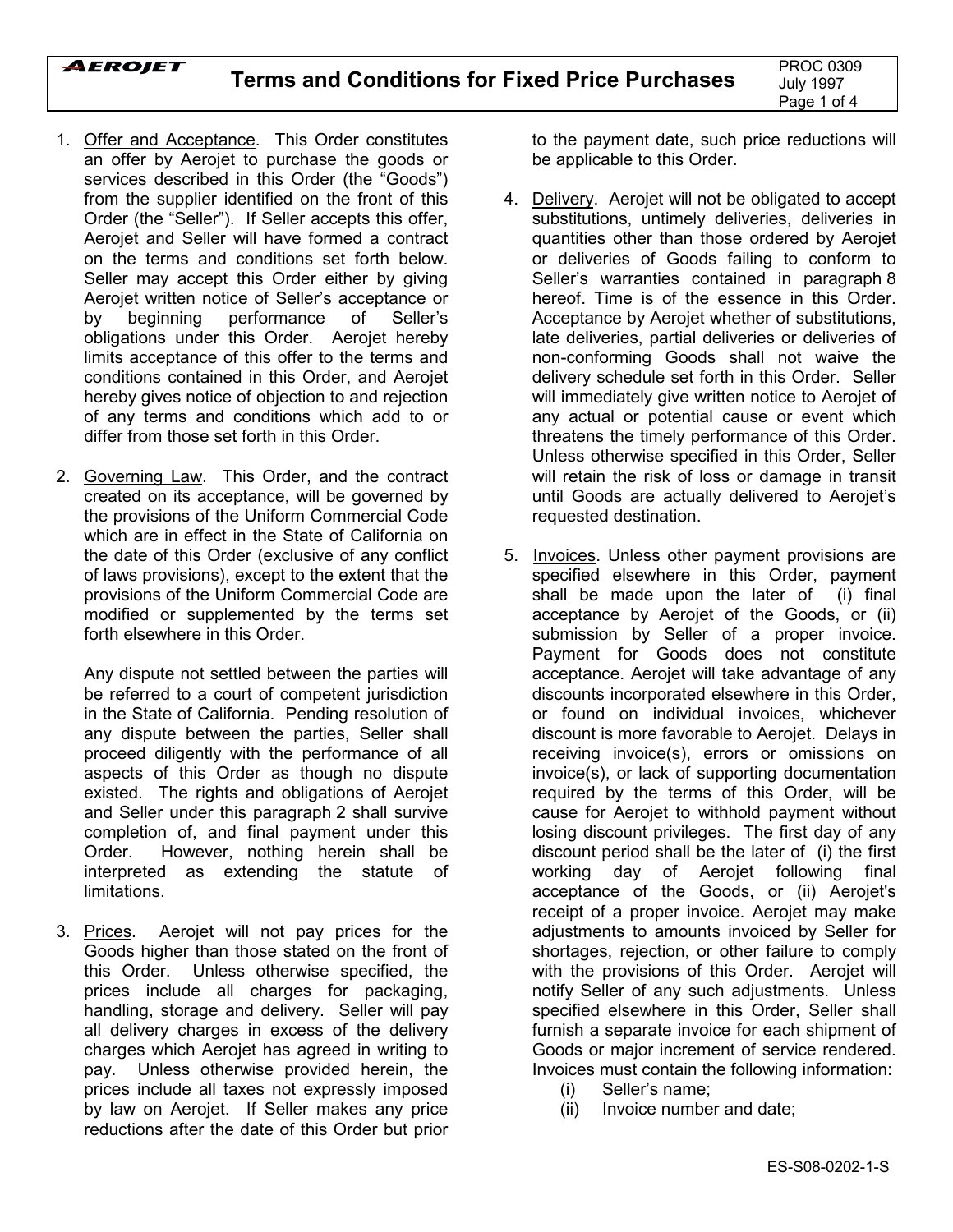

- (iii) Order number, line item number, description of the Goods or services, quantity, unit of measure, unit price, and extended total;
- (iv) Name and address for remittal of payment.
- 6. Changes. Aerojet, through its Procurement Representative, will have the right to make changes at any time in the drawings, designs, specifications, delivery schedules (postponements only) and requirements relating to packaging or destination by giving Seller notice. If any such change causes any increase or decrease in the cost or the time required for performance, then the parties will make an equitable adjustment in the Order price or delivery schedule. Seller waives all claims for adjustment under this paragraph 6 unless Seller makes a claim in writing within ten (10) days after receipt by Seller of notice of such change. The right to an equitable adjustment provided in this paragraph 6 shall be Seller's exclusive remedy for claims under this Order. Nothing in this paragraph 6, including any disagreement with Aerojet as to the equitable adjustment to be made, shall excuse Seller from proceeding with this Order as changed.
- 7. Hazardous Materials. Seller and its agents will comply with all applicable local, state, U.S. and foreign laws and regulations relating to safety, environmental protection, transportation, and labeling. Sellers of chemicals must supply current Material Safety Data Sheets, must label their products with appropriate warnings and must certify that their chemicals are on the Toxic Substances Control Act (TSCA) inventory.
- 8. Warranty. In addition to all statutory warranties, express or implied, Seller warrants that all goods or services furnished hereunder will be free from defects in design, materials and workmanship, will be merchantable, and will conform to all specifications and other requirements applicable to this Order. Seller also warrants that Seller has complied, and will comply with all federal, state and local laws, regulations and directives that may relate to this

Order. These warranties will survive acceptance, payment and subsequent use and/or resale of any Goods by Aerojet.

- 9. Inspection. Aerojet and/or its customers may inspect and test the Goods at Seller's place of business to verify compliance with the requirements of this Order. Any such inspection shall not relieve Seller of its contractual obligations.
- 10. Insurance Requirements. Seller agrees that any services to be rendered or Goods to be furnished by Seller under this Order shall be rendered or furnished as an independent contractor, and Seller shall be solely responsible for the safe conduct of the performance under this Order and for the protection of all persons, premises or facilities involved in said performance. Seller shall provide all safeguards and take all necessary precautions to prevent the occurrence of any accident, injury, death or loss to any person or property in the performance of this Order, whether on Seller's property, Aerojet's property or elsewhere. All performance under this Order by Seller is at Sellerís risk as to the methods, processes, procedures and safe conduct of the work. Seller will indemnify and defend Aerojet and hold Aerojet harmless from and against any and all losses, liabilities, claims, demands, suits, actions, proceedings and subrogations arising from or relating to the performance of Seller's work. Before performing any work on Aerojet's premises, Seller will obtain (and thereafter maintain) the following insurance: (a) Workers' Compensation and Employer's Liability Insurance in the amount of \$500,000 or the minimum limits required by law, whichever is greater, with waiver of subrogation in favor of Aerojet; (b) General Liability Insurance (including contractual, products and completed operations coverage) with bodily injury limits of at least \$1,000,000 per occurrence and \$1,000,000 annual aggregate and with property damage limits of \$1,000,000 per occurrence; and (c) Automobile Liability Insurance with bodily injury limits of at least \$1,000,000 for any injuries to any person, \$1,000,000 for any one accident involving two or more persons, and property damage of not less than \$1,000,000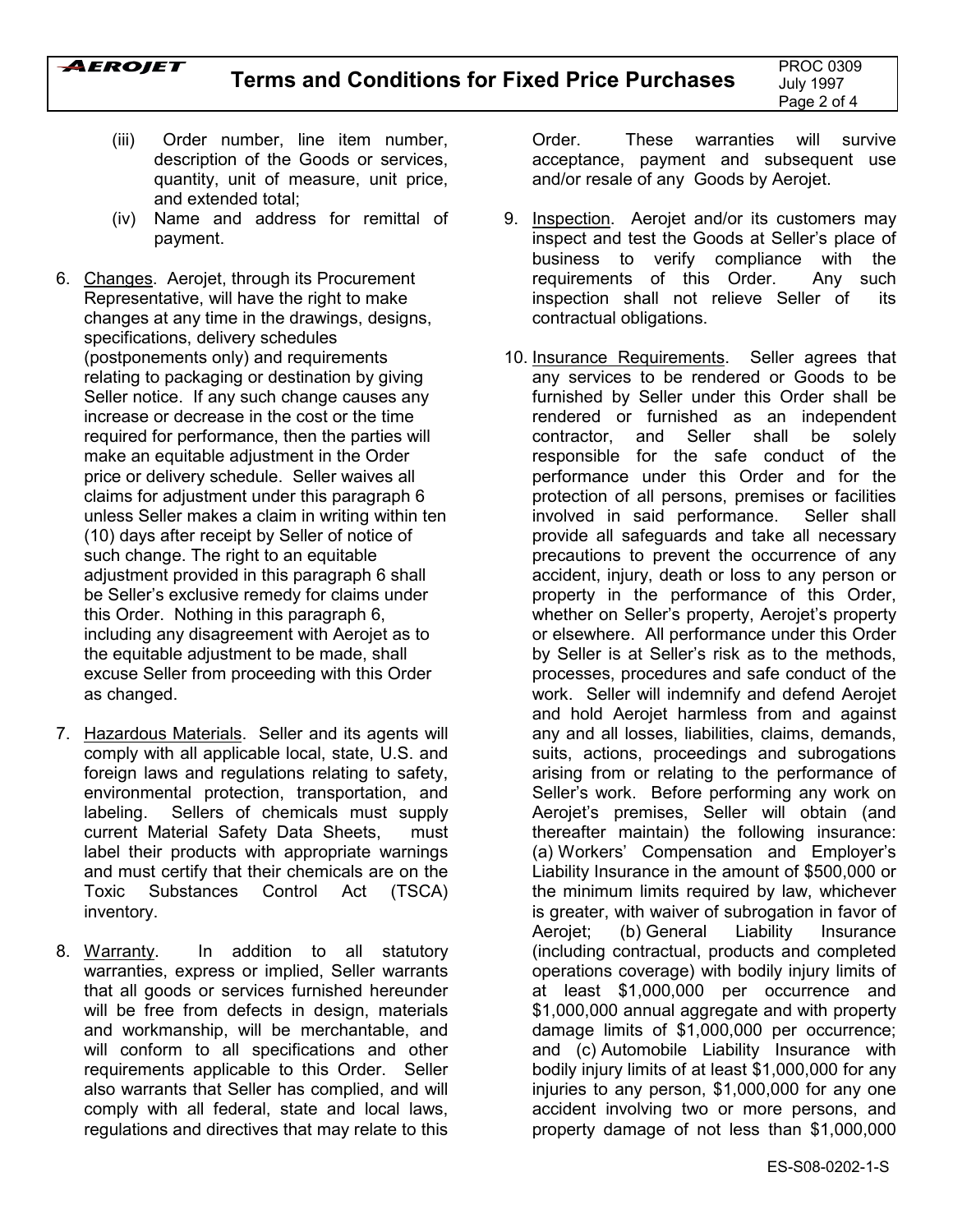

per accident. Seller will assure that all of the foregoing insurance will identify Aerojet as a certificate holder and additional named insured, and Seller will provide a certificate of insurance upon request evidencing such coverage. Such insurances shall be primary to any other insurance maintained by Aerojet. Seller will also assure that all certificates must provide ten (10) days notice to Aerojet prior to cancellation or alteration of the insurance.

- 11. Indemnification. Seller will indemnify and defend Aerojet and hold Aerojet harmless from and against all losses, liabilities, damages, claims, demands, suits, actions, proceedings, subrogations and expenses, including court costs and reasonable attorneys fees, arising from (a) death or injury to any person or damage to any property resulting or alleged to have resulted from any defect in design, workmanship or materials or from any negligence or malfeasance or breach of warranty in any way related to the Goods, (b) any claim that the manufacture, use, sale or resale of any Goods supplied hereunder infringes any patent (except to the extent such infringement is caused directly and solely by detailed specifications originated by Aerojet), and (c) arising out of Seller's performance of this Order. Seller will, at Aerojet's election and request, promptly assume full responsibility for any such suit, action or proceeding which may be brought or threatened against Aerojet and/or Seller. The provisions of this paragraph 11 shall survive the termination, cancellation or completion of this Order.
- 12. No Assignment. This Order may not be assigned, and no performance, duty or other obligation of Seller may be delegated by Seller without the prior written consent of Aerojet.
- 13. No Waiver/Severability. No modification, change or waiver of any provision hereof will be effective for any purpose unless such modification, change or waiver is specifically authorized by an Aerojet Procurement Representative. No waiver of any right or remedy in respect to any occurrence or event on one occasion will be deemed a waiver of such right or remedy in respect of such

occurrence or event on any other occasion. Invalidity of any part of this Order shall not affect the validity of any other part of this Order.

- 14. Offsets. Aerojet may offset against any sums otherwise due Seller any amounts Aerojet in good faith claims to be due from Seller, whether such claims arise under or outside this Order.
- 15. Cancellation of Order. Aerojet may cancel this Order in part or in its entirety prior to delivery by Seller. In the event of such cancellation, Seller shall immediately stop work and shall cause any and all of its suppliers and subcontractors to immediately cease work. Subject to the terms of this Order, Seller shall be paid a percentage of the Order price reflecting the percentage of the work performed prior to the notice of termination, plus reasonable charges that Seller can demonstrate to the satisfaction of Aerojet using its standard record keeping system, having resulting from the cancellation. Seller shall not be paid for any work performed or costs incurred which reasonably could have been avoided.
- 16. Seller's Information. Any knowledge or information which Seller has disclosed or may disclose hereafter to Aerojet incident to the placing and filling of this Order shall not, unless otherwise specifically agreed upon in writing by Aerojet, be deemed to be confidential or proprietary information and accordingly shall be acquired free from any restriction other than restrictions imposed by patent rights. All copyrights to data generated by Seller under this Order belong to Aerojet.
- 17. Property. Seller shall be responsible and accountable for all Aerojet and Aerojet customer owned property ("Furnished Property"). Seller shall maintain and follow a program for the use, maintenance, repair, protection and preservation of Furnished Property in accordance with sound industrial practice. Seller shall maintain insurance fully covering all Furnished Property and Property acquired by Seller for performance of this Order. If Furnished Property is not delivered to Seller by the later of (i) the time stated in this